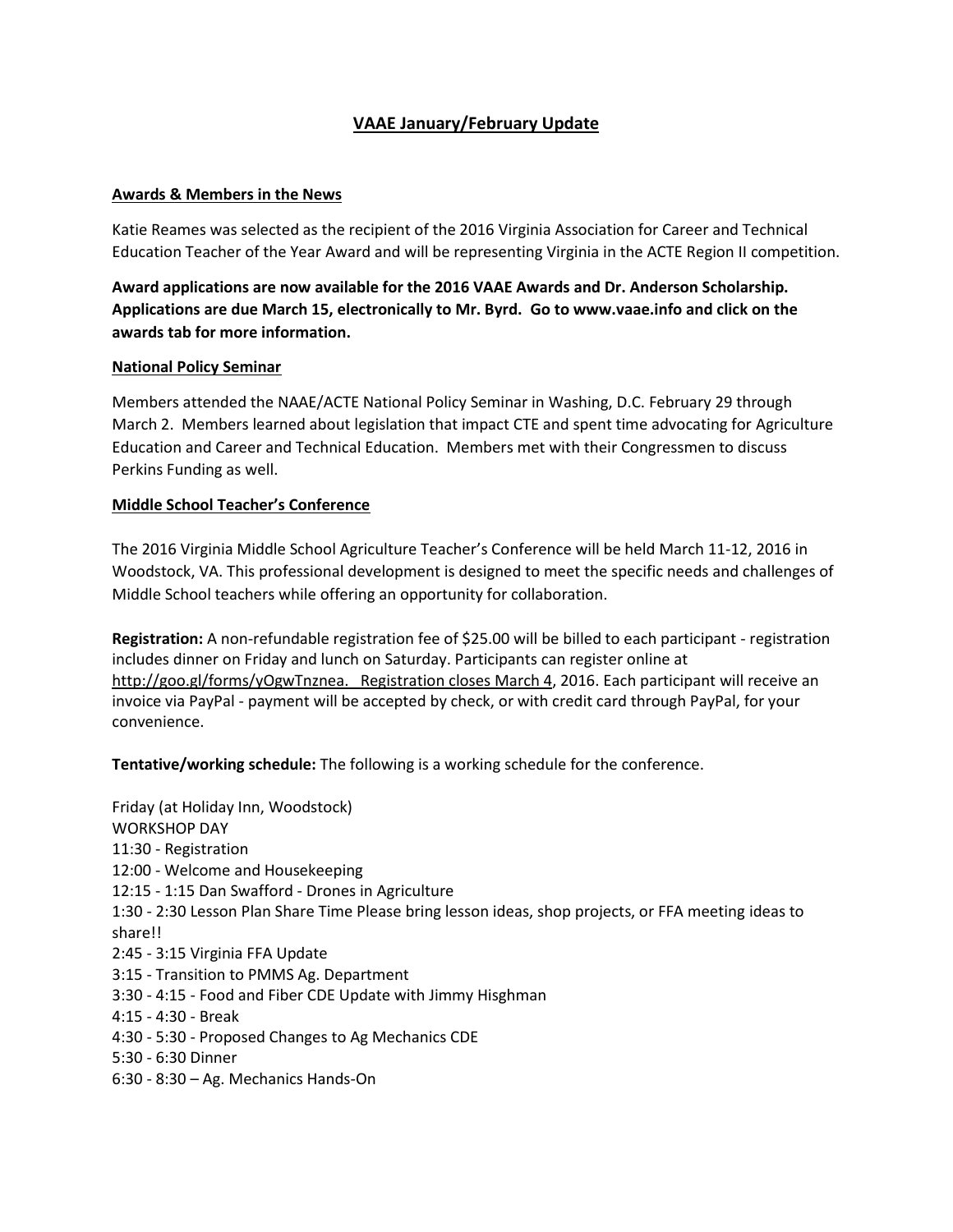Saturday GOOGLE DAY Schedule to be determined.

**Lodging:** Hotel reservations can be made at the Holiday Inn Express in Woodstock, Virginia under the "Virginia Middle School Agriculture Teachers Conference" Block. You may contact the hotel at [540-459-](tel:540-459-5000) [5000](tel:540-459-5000) or reserve online a[t www.hiexpress.com/woodstockva](http://www.hiexpress.com/woodstockva) and use group code VMC. The rate is \$89 plus tax (\$98.17 total). **The hotel block closes February 11.** 

**Please note from Holiday Inn Express:** Cancellation policy without penalty: 4pm February 27, 2016 (Two weeks prior to arrival)–All reservations will be charged for the entire stay. If paying by school check: the check must be received by the hotel no later than February 27, 2016.

**Contact Information:** Please contact Derek Ritenour at [dbritenour@shenandoah.k12.va.us](mailto:dbritenour@shenandoah.k12.va.us) with any questions or concerns.

## **Curriculum Review Teams**

The following courses are under review and accepting applications. To take a look at the course and competencies currently utilized go to: http://www.cteresource.org/verso/categories/agriculture-foodand-natural-resources and select the course you wish to see. If you would be willing to serve on the teacher panel please apply at https://p1pe.doe.virginia.gov/cteaps - if you have any problems, call Ashley at 804-225-2052 or email at [Ashley.Brown@doe.virginia.gov.](mailto:Ashley.Brown@doe.virginia.gov) Additionally, if you have suggestions for industry panel participants, please contact Carly Woolfolk at Carly.Woolfolk@doe.virginia.gov.

Urban Forestry – 8048 – NEED TEACHERS WHO TEACH FORESTRY, LANDSCAPING, TURF OR NATURAL RESOURCES COURSES!

> o Combination Teacher/Business Panel: April 6-20, 2016 – Face to face (April  $6<sup>th</sup>$ ) with Virtual follow-up (April  $7 - 20^{th}$ )

### **STAR**

The Star team has been working hard to develop programs to increase teacher recruitment and retention. We will be receiving an \$8,000 grant to use for our programs for the coming year. Check out the VAAE webpage [\(www.vaae.info\)](http://www.vaae.info/) under the Teach Ag tab for updates.

### **VACTE/ACTE**

Reasons to join ACTE:

**-An annual subscription to ACTE's flagship publication**, *[Technique](https://www.acteonline.org/techniques)*s, featuring engaging profiles and programming in CTE!